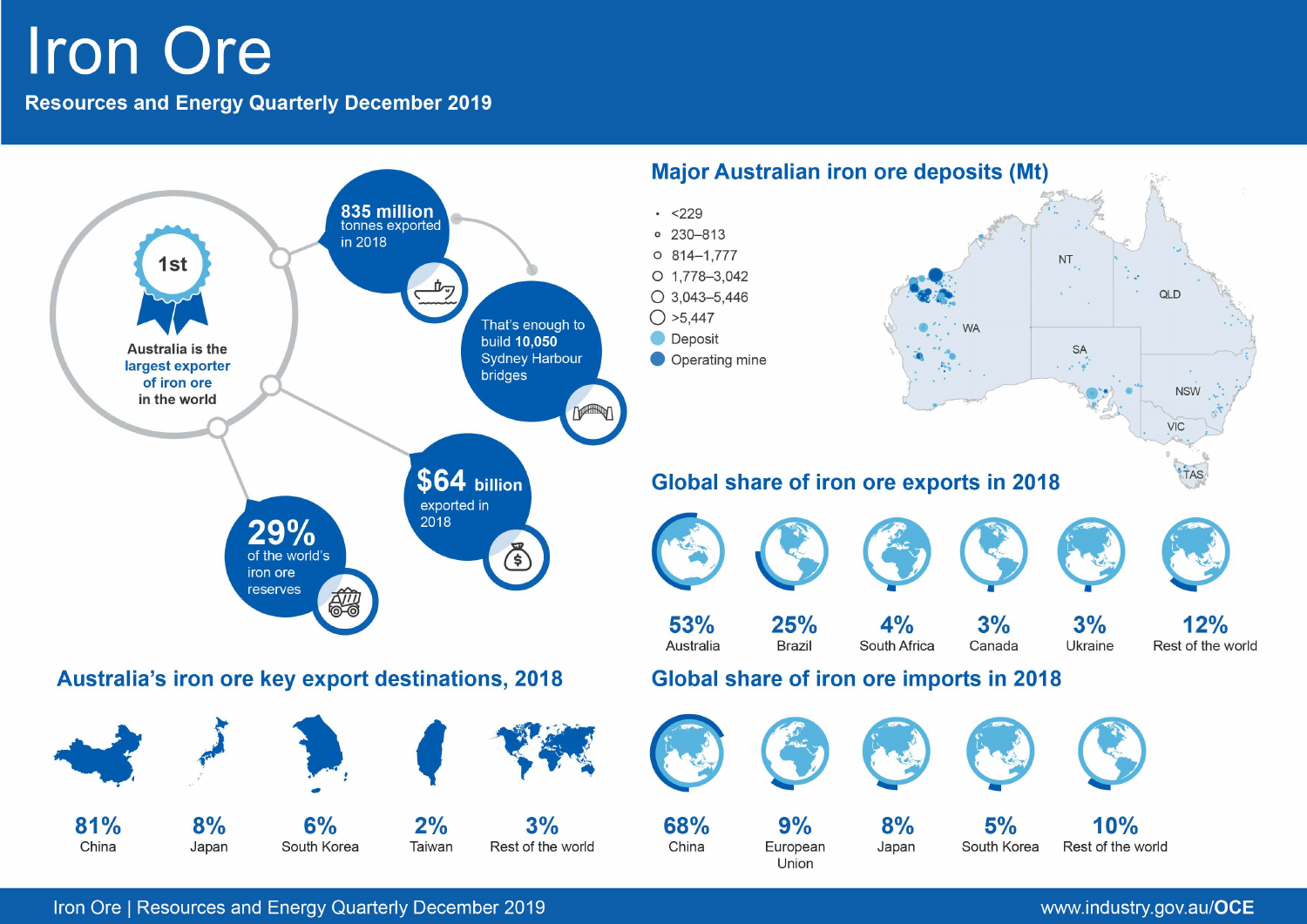# **4.1 Summary**

- The iron ore price in 2019 is expected to average around US\$80 a tonne Free on board (FOB) Australia. Iron ore prices remain at unusually high level following production shortfalls. The iron ore price is forecast to decline to average US\$60 a tonne (FOB Australia) by 2021, as the seaborne market gradually returns to balance.
- Australia's iron ore export earnings are set to increase from \$77 billion in 2018–19 to \$84 billion in 2019–20. Earnings are then projected to ease to \$66 billion in the final year (2020–21) of the outlook period, as seaborne prices gradually decline.
- **Export volumes are expected to grow from 834 million tonnes in 2019 to** 878 million tonnes by 2021 as new production commences in Western Australia.

# **4.2 Prices**

# Iron ore prices have reversed some of their early 2019 surge

Weaker global steel demand and low margins for most steelmakers have fed through to the global iron ore market, constraining demand in recent months. Iron ore prices have dropped noticeably from their 2019 peak, as supply shortfalls have gradually closed. However, prices are not likely to retreat much further in the short term, as iron ore markets remain tight and iron ore stocks remain near five-year lows.

The FOB Australia iron ore price (62% iron content) — at which most Australian iron ore is sold — peaked in mid-2019 following the fallout from the tailings dam collapse in Brazil, but subsequently corrected. In late 2019, iron ore prices have stabilised at around the same level as in late 2018 (Figure 4.1).

The price premium for high quality iron ore rose sharply in late-2018, as high-quality ore supply from Brazil was reduced. Subsequently, markets have adjusted to use greater quantities of lower grade ore, with the price premium between grades easing recently (Figure 4.2).

## **Figure 4.1: China's iron ore port stocks and spot price**



Notes: China import Iron ore fines 62% Fe spot (CFR Tianjin port) Source: Bloomberg (2019) Antaike iron ore port stocks and Metal Bulletin



#### **Figu re 4.2: Iron ore price spread between grades**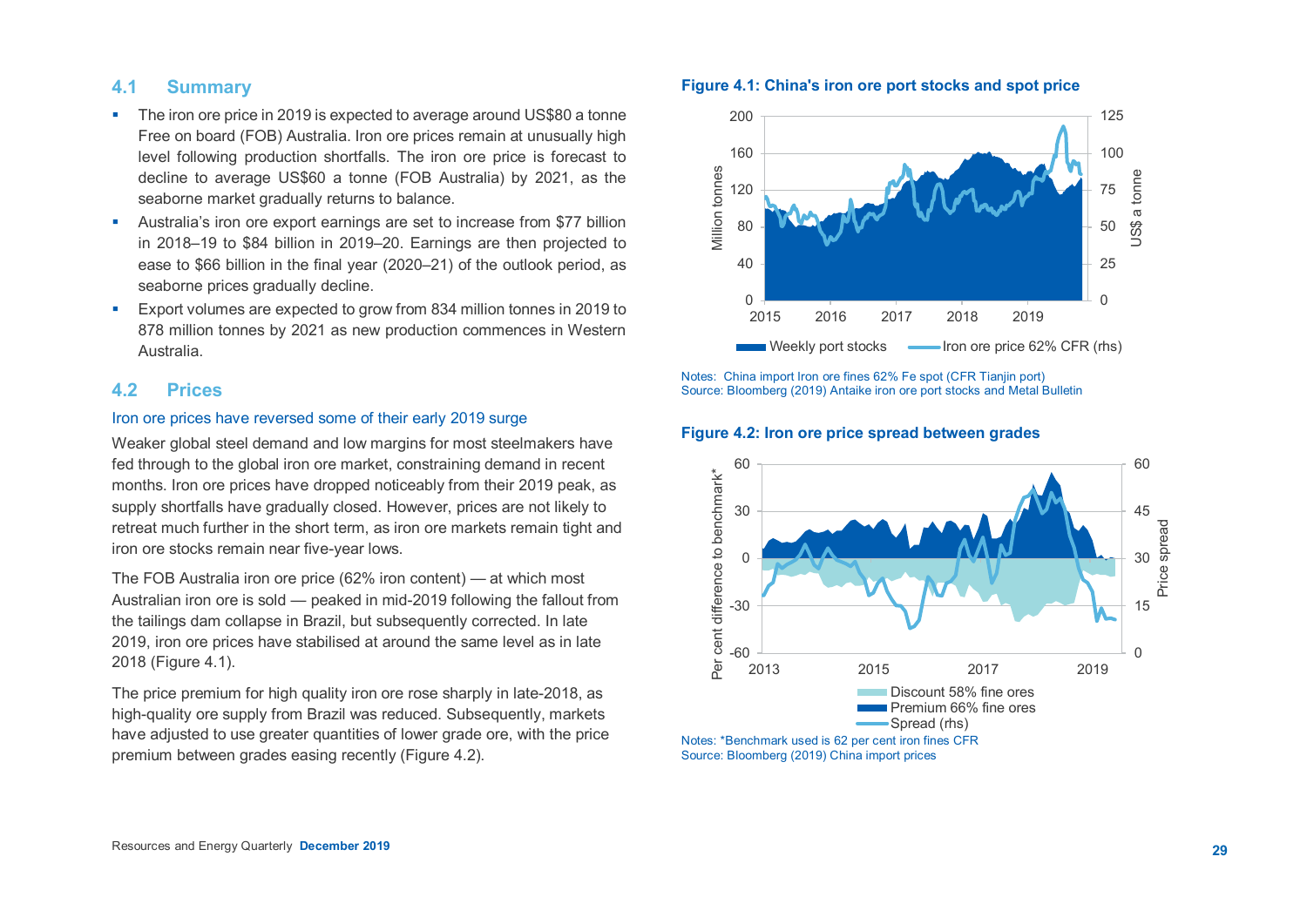#### Iron ore prices have become more dependent on Chinese demand

Around 70 per cent of seaborne iron ore is imported by China, where steelmaking has remained strong (and demand for pig iron high) despite a slowing growth rate in September and October (Figure 4.3). Since mid-2019, a substantial drawdown in Chinese iron ore inventories has helped to support iron ore prices even as steel production has softened in Europe, North Asia and India.

China's use of scrap steel appears to have eased back in recent months, following a period of growth which spanned several years. The turnaround in scrap steel use reflects falling iron ore prices (and low steel margins) which drove a shift back towards use of cheaper pig iron and lower grade ores (Figure 4.4). The Chinese Government is continuing to fund infrastructure to process and collect scrap, but scrap usage is not yet widespread, and remains subject to unpredictable swings as prices move up and down.

Global economic growth is expected to affect iron ore prices strongly over 2020 and 2021. Substantial uncertainty remains around the trajectory and outcome of trade negotiations between the US and China (see the *Macroeconomic Outlook* chapter).

Trade tensions could destabilise the global economy next year, and this possibility represents a general downside risk for prices. However, the Phase One US-China trade deal is likely to offset some of this risk.

Iron ore prices are likely to average about 30 per cent higher in 2019 compared to 2018 (FOB), in large part due to the supply deficit over the first half of the year. Iron ore prices declined from August, but remain around 15 per cent higher in November 2019 relative to a year ago.

As production comes back online in Brazil and rises elsewhere, prices are expected to ease over the outlook period, declining to an average of US\$57 a tonne by 2021.





Notes: China import Iron ore fines 62% Fe spot (CFR Tianjin port) Source: Bloomberg (2019) China import prices; World Steel Association (2019)

## **Figure 4.4: Iron ore price by grade and China steel price index**



Notes: The OCE forecasts the FOB (free on board) Australia iron ore price, not the benchmark CFR (cost and freight) North China iron ore price.

Source: Bloomberg (2019) Metal Bulletin; Department of Industry, Innovation and Science (2019)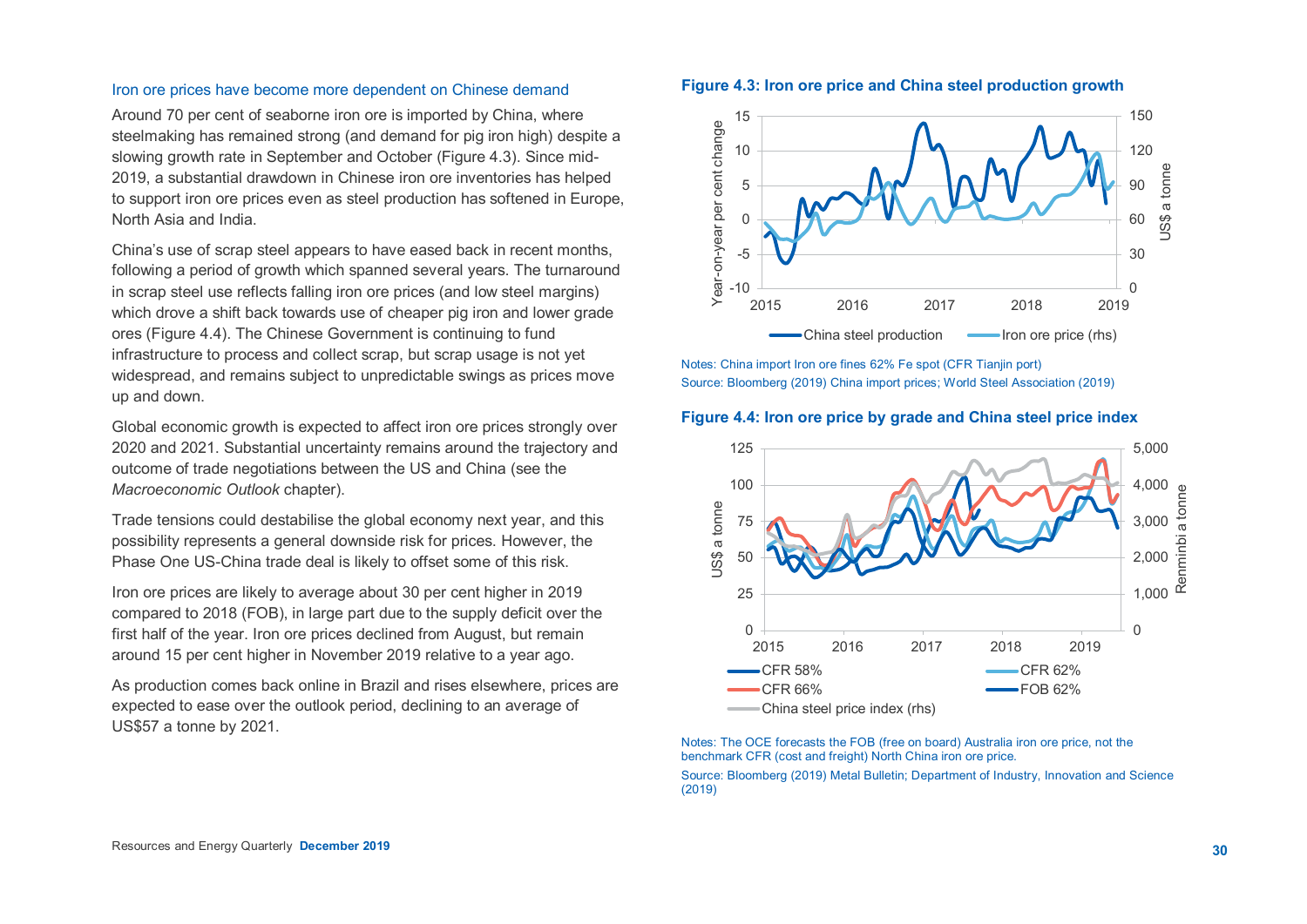# **4.3 World trade**

## China's iron ore imports held up well over the final months of 2019

Iron ore demand remains China-centred, with no significant change in Chinese imports over October and November. Flattening imports partly reflect the release of a new round of pollution controls, which are considered unlikely to result in dramatic cuts in steel output over winter. China ran down iron ore inventories during the global supply shortage which followed the fallout from the Vale tailings dam collapse. Subsequently, imports to China have grown solidly and are expected to end 2019 on a high note. Imports elsewhere remain relatively subdued, partly as a result of declining steel demand linked to lower automotive production, and partly due to fears around global economic growth prospects in 2020.

## Export growth is recovering despite some recent setbacks

Global seaborne iron ore supply is estimated to edge down to just over 1,500 million tonnes in 2019. This reflects a decline in output from Brazil, offset by rising production elsewhere. Overall supply is projected to pass 1,600 million tonnes by 2021 (Figure 4.5).

Brazilian supply is also recovering, albeit at an uneven pace. Output from Vale remains constrained, with the company focused on dismantling a further nine tailings dams identified as facing potential collapse. Three of these dams are likely to be fully decommissioned and reintegrated into the surrounding environments by 2022, with the company increasingly focused on risk management over recent months. Output from Vale facilities remains uneven across Brazil, with regulators having frozen output at some sites during the September quarter. Vale is currently monitoring a major dam and has revised its forecast for the first quarter of 2020 down to 68-73 million tonnes of iron ore, from a previous forecast of 70-75 million tonnes. This will contribute to tight global supply conditions in 2020.

Iron ore production in the US appears to have firmed up in recent months. Part of this is a result of China's recent shift towards stronger environmental protection, which has led to greater use of pellets and

lumps in its production process. While this shift benefits US producers, there is a risk that trade tensions could undermine the gains.

#### **Figure 4.5: Outlook for global iron ore exports**



Source: World Steel Association (2019); Department of Industry, Innovation and Science (2019)

## Increased supply elsewhere to gradually help ease the market deficit

A number of projects in Africa are expected to ramp up over the next two to three years. These include the recently announced Glencore and Zanga joint venture in the Democratic Republic of Congo (DRC), which is expected to jointly supply 2 million tonnes of high grade iron ore over 2019 and 2020. The Sapro group also commenced a project in the DRC in mid-2019, and output is now ramping up, with the company projecting annual output of 12 million tonnes by 2022. The Société Minière de Boké–Winning consortium, which includes Chinese, French, Singaporean and Guinean interests—has announced a large bid for the Simandou deposit in Guinea.

Tacora's Wabush high grade iron ore mine in Canada is on track to restart in June 2020 and gradually ramp up to 6 million tonnes per annum. The mine previously closed in 2014 when iron prices fell to historical lows.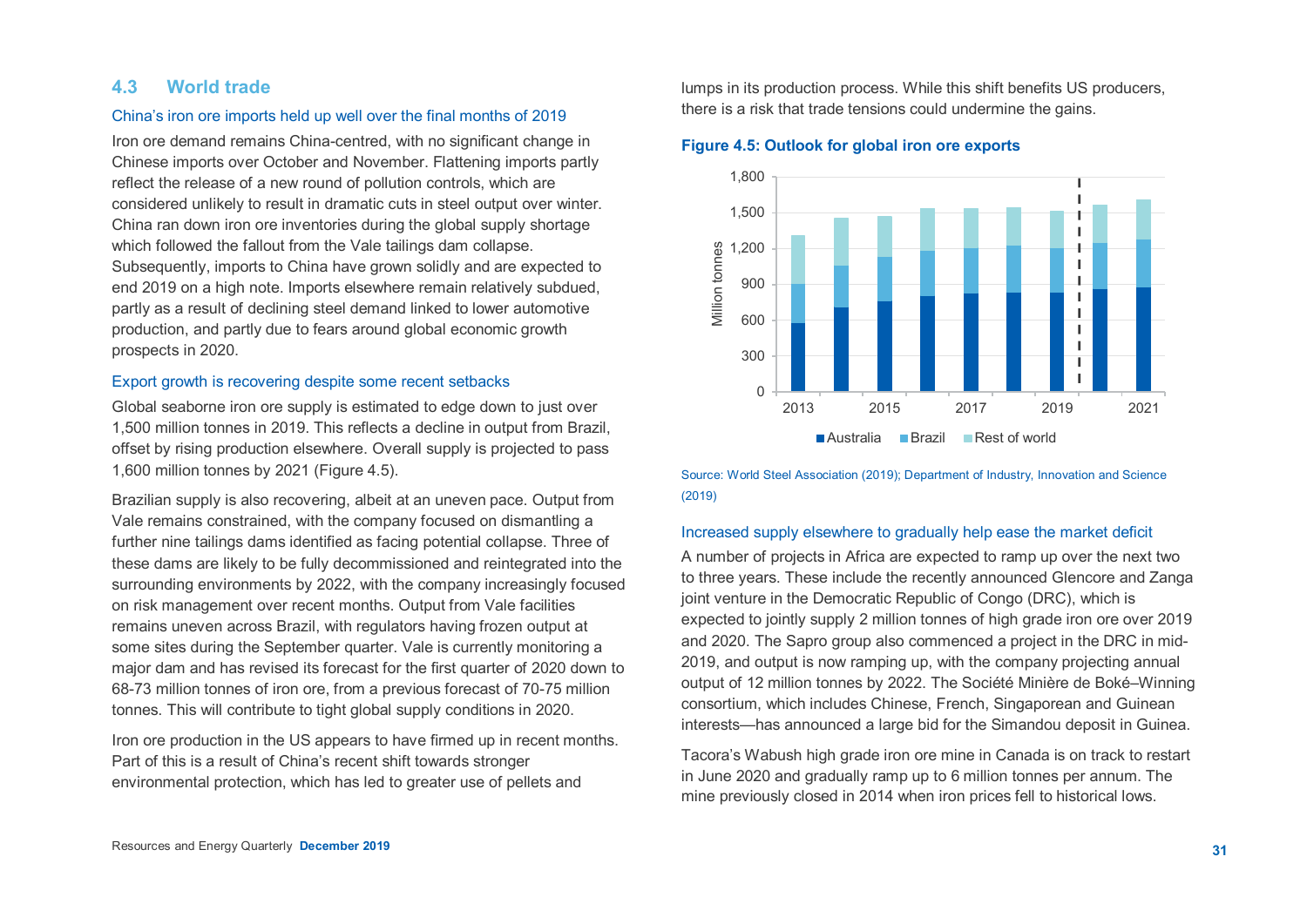# **4.4 Australia**

## Australia's iron ore export earnings have not peaked yet

Australia's iron ore export earnings are forecast to reach a new record of \$84 billion in 2019-20, up more than \$5 billion from the previous record set in 2018–19 (Figure 4.8). Growth in 2018–19 was based on higher prices, which offset the impact of lower export volumes (due to weather-related disruptions in Western Australia). In 2019–20, growth is expected to come from volumes, with a key contribution coming from BHP's South Flank project in Western Australia. BHP announced that construction at the site had passed the half-way point in October, with production expected to ramp up rapidly from 2021.

Although long-term prospects are solid, Australian production is closing 2019 on a slightly subdued note, with small drops evident in the September and December quarters. However, there are signs of quality improvement, notably from Fortescue, which recently announced that the proportion of output listed in the lowest quality category declined from 42 per cent in the September quarter 2018, to just 34 per cent one year later. The introduction of a new high-grade product called 'West Pilbara Fines' also appears to have been successful, with the new category now accounting for 10 per cent of the company's exports. Higher grade iron ores have been in particular shortfall since the Vale dam collapse early in 2019.

After growth in 2019–20, Australian iron ore export values are set to ease back, declining to around \$66 billion in 2020–21. This is largely a price effect, with the remaining price surge of early 2019 expected to gradually unwind.

## Australia's iron ore export volumes are forecast to grow

Australia's iron ore export volumes edged up by 1 per cent year-on-year in the September quarter to 214 million tonnes. There has been little structural change in export volumes over the year, despite a brief fall in output late March following Cyclone Veronica.

#### **Figure 4.6: Australia's iron ore export volumes and values**



Source: ABS (2019) International Trade, Australia, 5368.0; Department of Industry, Innovation and Science (2019)

#### Revisions to export earnings

Australia's iron ore export earnings forecast for 2019–20 has been revised up by \$2 billion to \$84 billion since the September quarter *Resources and Energy Quarterly*. Earnings for 2020–21 have not been revised significantly. Changes reflect more clarity on the pace of recovery for global production, and a marginal lift in the price outlook for the year.

#### Iron ore exploration expenditure is expected to rise over the outlook

Australia's iron ore exploration expenditure increased by 17 per cent yearon-year to \$101.2 million in the September quarter 2019. Iron ore exploration has benefited from the surge in prices early in 2019, and robust demand from key markets including China. Iron ore exploration is overwhelmingly concentrated in Western Australia, where a range of deposits are being investigated.

The *Major Projects* chapter in this edition includes more detailed information on exploration for iron ore and other commodities.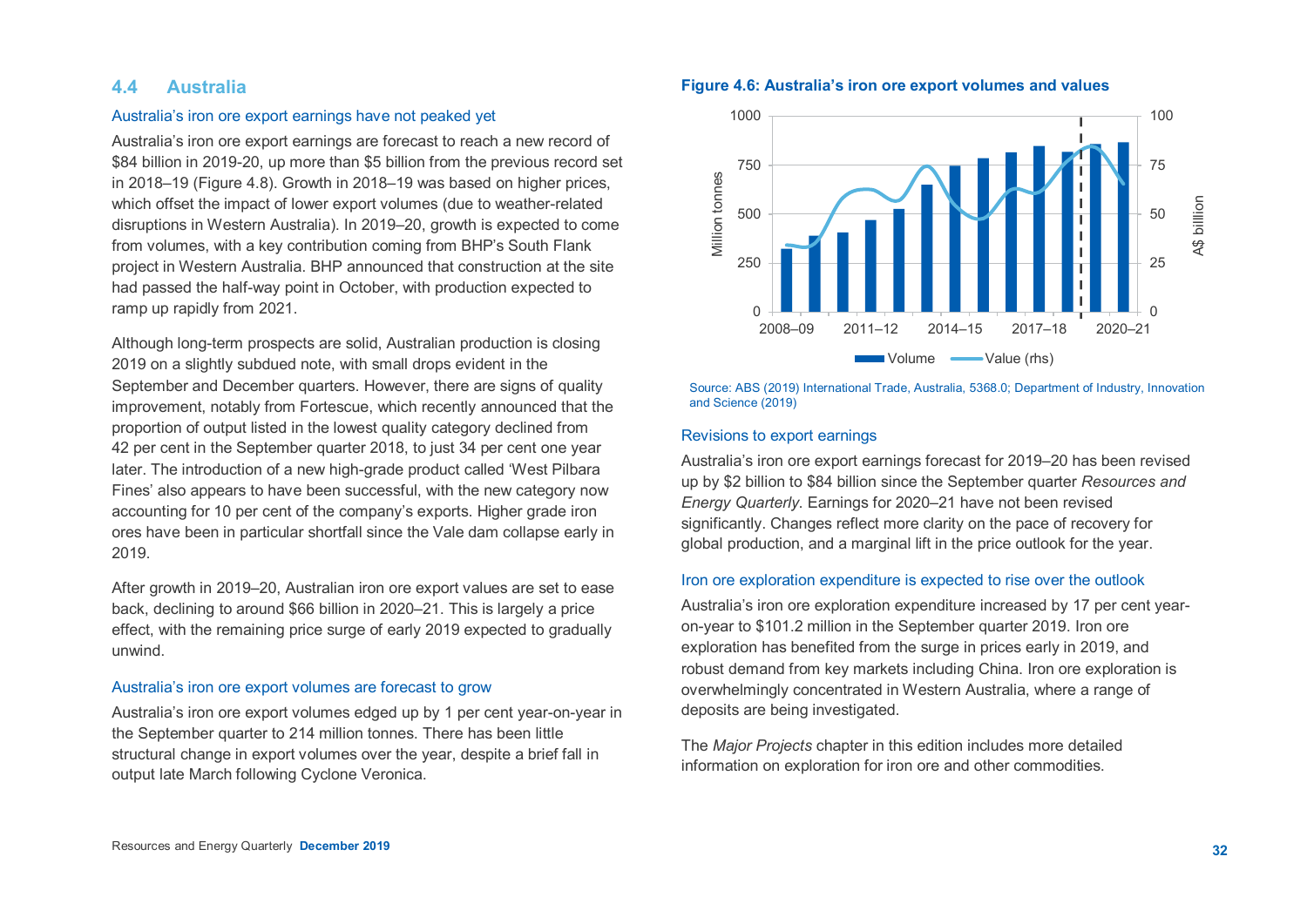# **Table 4.1: World trade in iron ore**

|                   |       | <b>Million tonnes</b> |                   | Annual percentage change |                   |                   |                   |
|-------------------|-------|-----------------------|-------------------|--------------------------|-------------------|-------------------|-------------------|
|                   | 2018  | 2019 <sup>s</sup>     | 2020 <sup>f</sup> | 2021f                    | 2019 <sup>s</sup> | 2020 <sup>f</sup> | 2021 <sup>f</sup> |
| Total world trade | 1,546 | 1,512                 | 1,566             | 1,610                    | $-2.2$            | 3.6               | 2.9               |
| Iron ore imports  |       |                       |                   |                          |                   |                   |                   |
| China             | 1,056 | 1,055                 | 1,056             | 1,114                    | $-0.1$            | 0.1               | 5.5               |
| European Union 28 | 154   | 159                   | 160               | 163                      | 3.1               | 0.8               | 1.8               |
| Japan             | 124   | 125                   | 127               | 132                      | 0.8               | 0.9               | 4.4               |
| South Korea       | 77    | 76                    | 75                | 75                       | $-2.1$            | $-0.4$            | $-0.4$            |
| India             | 5     | $\mathbf{1}$          | $\overline{2}$    | 5                        | $-75.0$           | 41.9              | 199.6             |
| Iron ore exports  |       |                       |                   |                          |                   |                   |                   |
| Australia         | 835   | 834                   | 864               | 878                      | $-0.1$            | 3.7               | 1.6               |
| <b>Brazil</b>     | 397   | 380                   | 408               | 413                      | $-4.3$            | 7.4               | 1.1               |
| Ukraine           | 30    | 27                    | 26                | 28                       | $-11.6$           | $-1.2$            | 8.1               |
| India             | 11    | $\,6\,$               | $\overline{4}$    | $\overline{4}$           | $-46.2$           | $-33.3$           | 8.0               |

# Notes: **f** forecast; **s** estimate.

Source: World Steel Association (2019); International Trade Centre (2019); Department of Industry, Innovation and Science (2019)